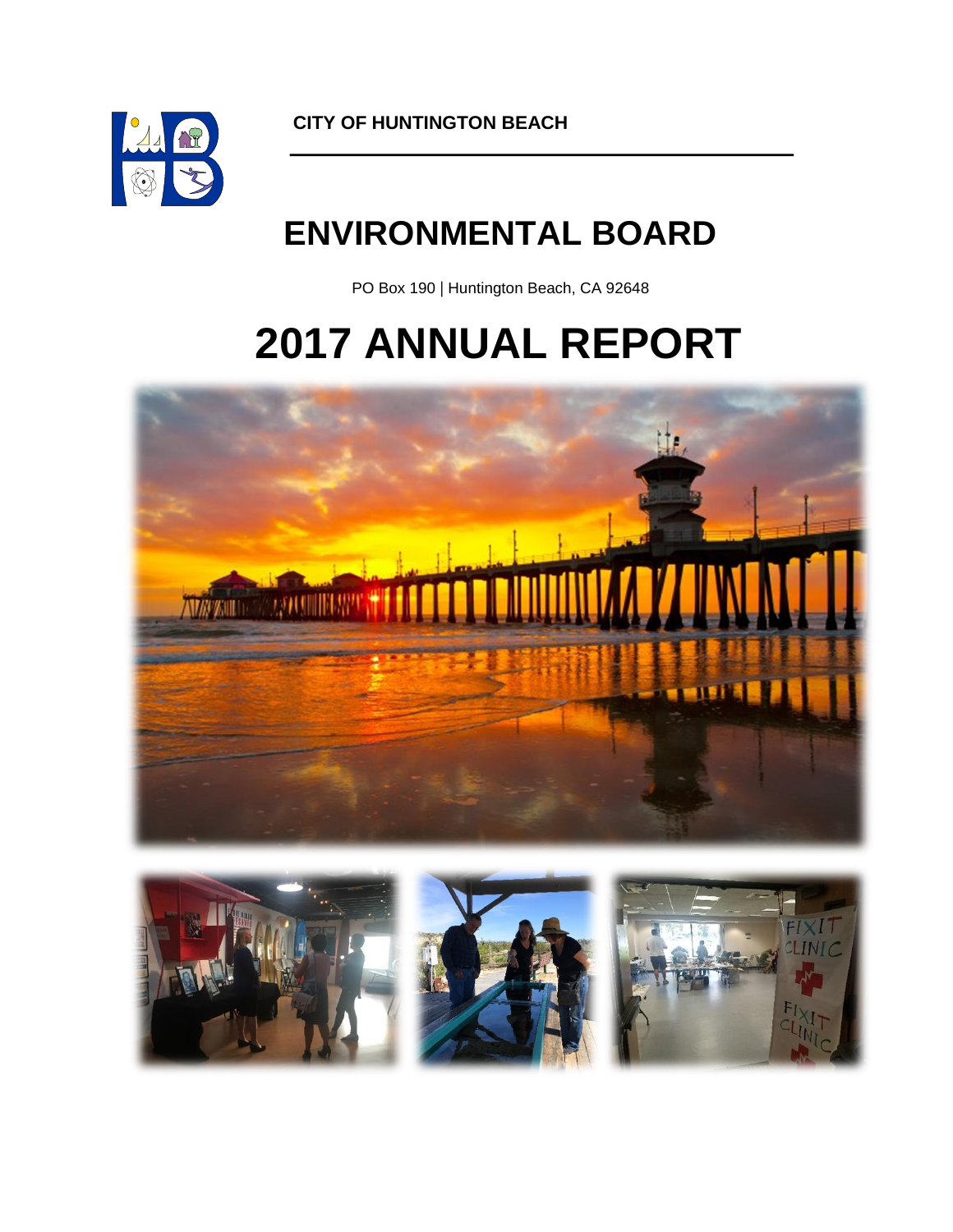#### **Board Members**

Jessica Budica (Chair – 8/2016 – 8/2017) Debbie Killey (Vice-Chair 8/2016 – 8/2017, and Chair 8/2017-Present) Mark Sheldon (Secretary 8/2016 – 8/2017) Michelle Claud-Clemente (Vice-Chair 8/2017-Present) Shawn Thompson (Secretary 8/2017-Present) Jeff Coffman Kim Nicolson Kyle Scrimgeour Tony Soriano

#### **City Council Liaisons**

Jill Hardy and Billy O'Connell

#### **City Staff Liaison**

Antonia Graham Assisted by Kirsten Graham

#### **Planning Commission Liaison**

Dan Kalmick

#### **I. Introduction**

The Huntington Beach (HB) City Council (Council) established an Environmental Board (Board) over 40 years ago. Much has changed in the intervening years and in 2009 the Council streamlined several Boards and Committees to reflect those changes. The purpose of the Board was revised and expanded to include economic, environmental and social sustainability.

**Powers and Duties** Generally, as described in the Huntington Beach Municipal Code

The Environmental Board shall be empowered and have the duty to:

A. Study the environment of the City of Huntington Beach and investigate all actual and potential threats to a clean environment for the City and its inhabitants; and

B. Report to the City Council, and to other City boards, commissions, departments and officers its recommendations for legislation and other action that could or might curtail or limit those activities which appear to be an actual present threat, or which may become a potential threat in the future, to the assurance of a clean, healthy, desirable environment for the City and its inhabitants; and

C. Advise the City Council and staff on sustainability challenges and opportunities to enhance the overall sustainability, economic, ecological and social environments of Huntington Beach; and

D. Perform such other duties as may from time to time be properly assigned or delegated to it by the City Council.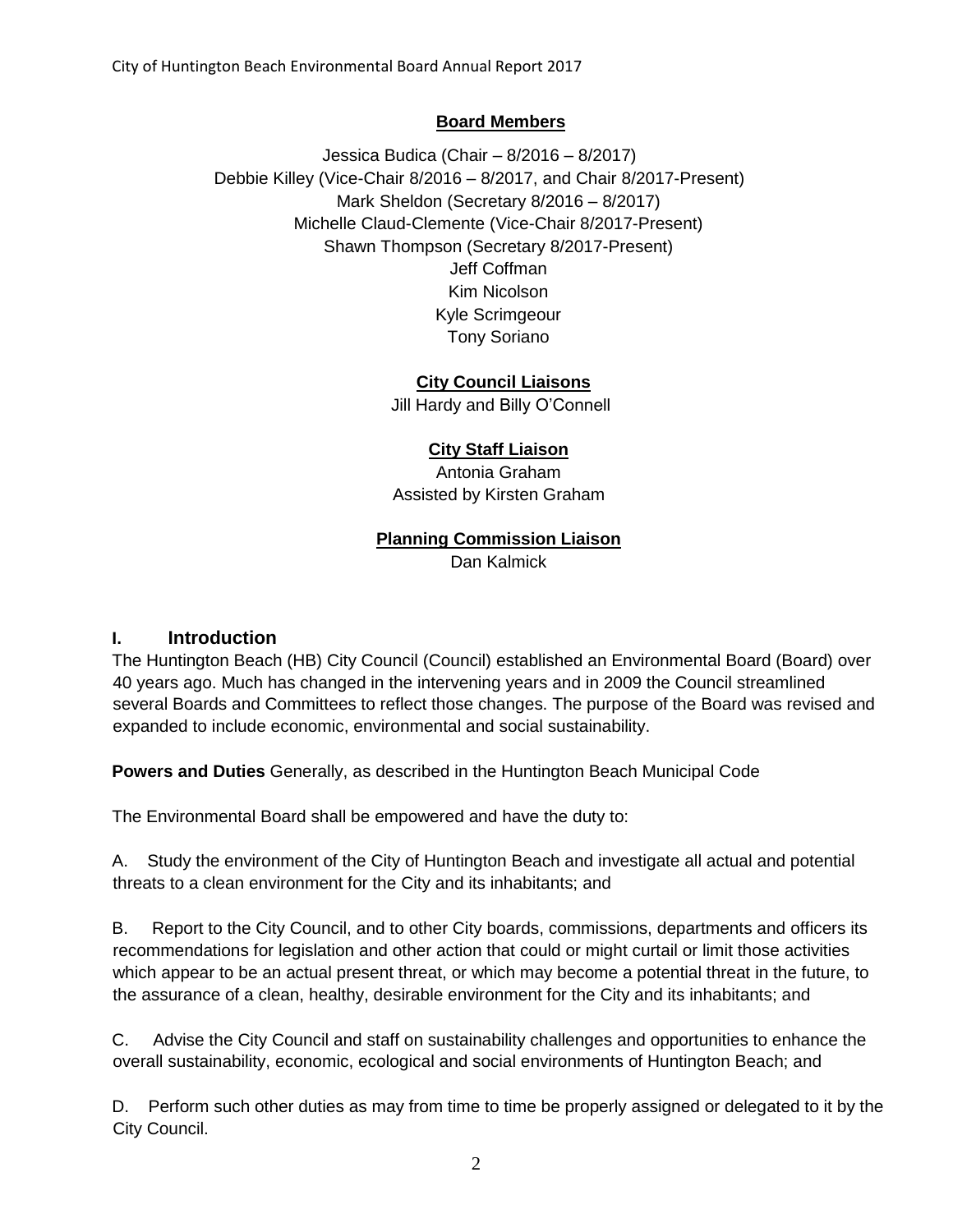What the Environmental Board does to carry out these duties:

- 1) Review and comment on City of Huntington Beach General and Specific Plans as well as Environmental Reports to promote sustainability and a healthy community
- 2) Assist with the City's programs to promote reduced consumption of water and energy, increased recycling and waste diversion and sustainable energy practices
- 3) Support the City's evolving environmental goals and sustainability programs through external awareness, educational and advisory projects
- 4) Promote community awareness of sustainable practices through events such as the student sustainable art competition
- 5) Deliver an Annual Report to the Council on plans and results

# **II. Goals and Objectives 2017**

The following goals and objectives were identified in the 2016 Annual Report:

- 1) Continue to incorporate guest speakers at each meeting to provide the Board and others with pertinent information on environmental and sustainability issues
- 2) Continue to have monthly guest speakers that promote the mission of the Environmental Board and educate members on current environmental and sustainability issues.
- 3) Hold quarterly field trips for Environmental Board members.
- 4) Secure funds to continue the Sustainability Award Program.
- 5) Research and provide recommendations to the City of Huntington Beach staff on the state of waste management on beaches, parks, and in public areas.
- 6) Facilitate public-private partnerships for sustainability projects like Community Home Energy Retrofit Program (CHERP), energy performance districts, and landscape projects.
- 7) Develop an anti-litter campaign.
- 8) Encourage public involvement in the Environmental Board meetings and events.
- 9) Sponsor a Beach Clean-up Day in partnership with City or non-profit.
- 10) Sponsor a Park Clean-up Day in partnership with City or non-profit.
- 11) Each Board Member should participate in one community event that supports the Environmental Board's mission of promoting sustainability, economic, ecological, and social environments of the City of Huntington Beach.
- 12) Each board member shall provide public comment at a city council meeting at least once. Board members should be communicating to city council on a monthly basis.
- 13) Each board member shall provide at least one contact per year as a public speaker for board meetings.

To help accomplish its goals and objectives, the Board has established one standing committee (the Executive Committee, consisting of the Chair, Vice Chair, and Secretary), and ad hoc committees. At the beginning of the 2016-2017 Board Year, the ad hoc committees included:

- Resource Management
- Ocean Debris & Water Quality
- Natural Environment
- Energy Issues

Beginning in February 2017, the ad hoc committees were reconfigured as: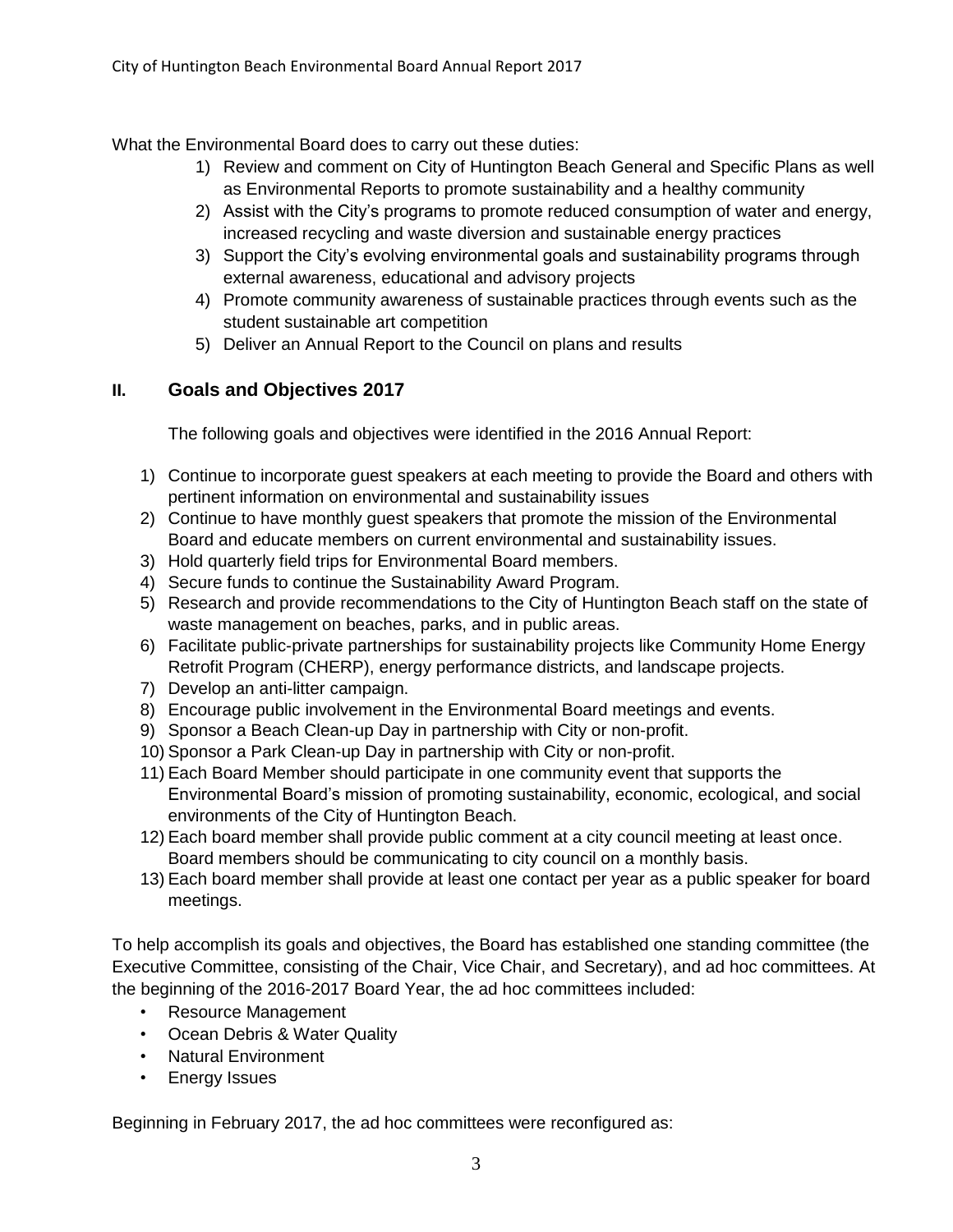City of Huntington Beach Environmental Board Annual Report 2017

- Education and Outreach
- Natural Resource Management and Open Space
- Life Cycle Management & Circular Economy
- Sustainable Energy
- Active Transportation

## **III. Accomplishments**

Below is a summary of events and accomplishments achieved during calendar 2017 by the Environmental Board.

#### **A. Presentations**

The Board has a Speakers Program to provide the members of the Board and others with pertinent information on environmental and sustainability issues. Featured presentations from 2017 include:

- January 2017: Robin Estanislau, Huntington Beach City Clerk, reviewed rules and associated resources applicable to the Environmental Board and to other city boards.
- February 2017: Chris Hall with OC Food Access Coalition, spoke about their programs to improve food accessibility and nutrition information in Orange County.
- March 2017: No Speaker
- April 2017: Diana Dehm, Executive Director of the International Surfing Museum, spoke on the Museum's activities and plans related to sustainability.
- May 2017: No Environmental Board Meeting
- June 2017: Ann Craciun, speaking about Non-Toxic Irvine's activities reviewing the toxicity of pesticides being used there.
- July 2017: No Environmental Board Meeting
- August 2017: April Economides spoke about the Energize CA program for energy entrepreneurship (energize-ca.org), being administered in Orange County by Sustain OC, on behalf of the Los Angeles Cleantech Incubator (LACI).
- September 2017: Todd Gasparik, Director of Marketing for Smart Planet Technologies, spoke concerning recyclable coated paper products.
- October 2017: Noemi Luna-Ochoa, CivicSpark Fellow (9/2017 8/2018) spoke concerning Education and Outreach for the City's EPIC Project (Oakview Microgrid).
- November 2017: No Speaker
- December 2017: No Environmental Board Meeting

# **B. Green Events**

- Members participated in a Wetlands Cleanup (March 18, 2017)
- Members participated in a Community Choice Aggregation (CCA) Workshop in Huntington Beach (March 20, 2017)
- The July 2017 Environmental Board meeting was cancelled so members could attend the July 19-20, 2017 workshop on "Advancing Coastal Resiliency" at UC Irvine.
- Participated in the planning and execution of a Coastal Clean-up Day event at Central Park on 09/16/2017
- Members participated in a "Dumpsters on Parade" event in October 2017 to celebrate the program which used local artists to beautify city trash dumpsters.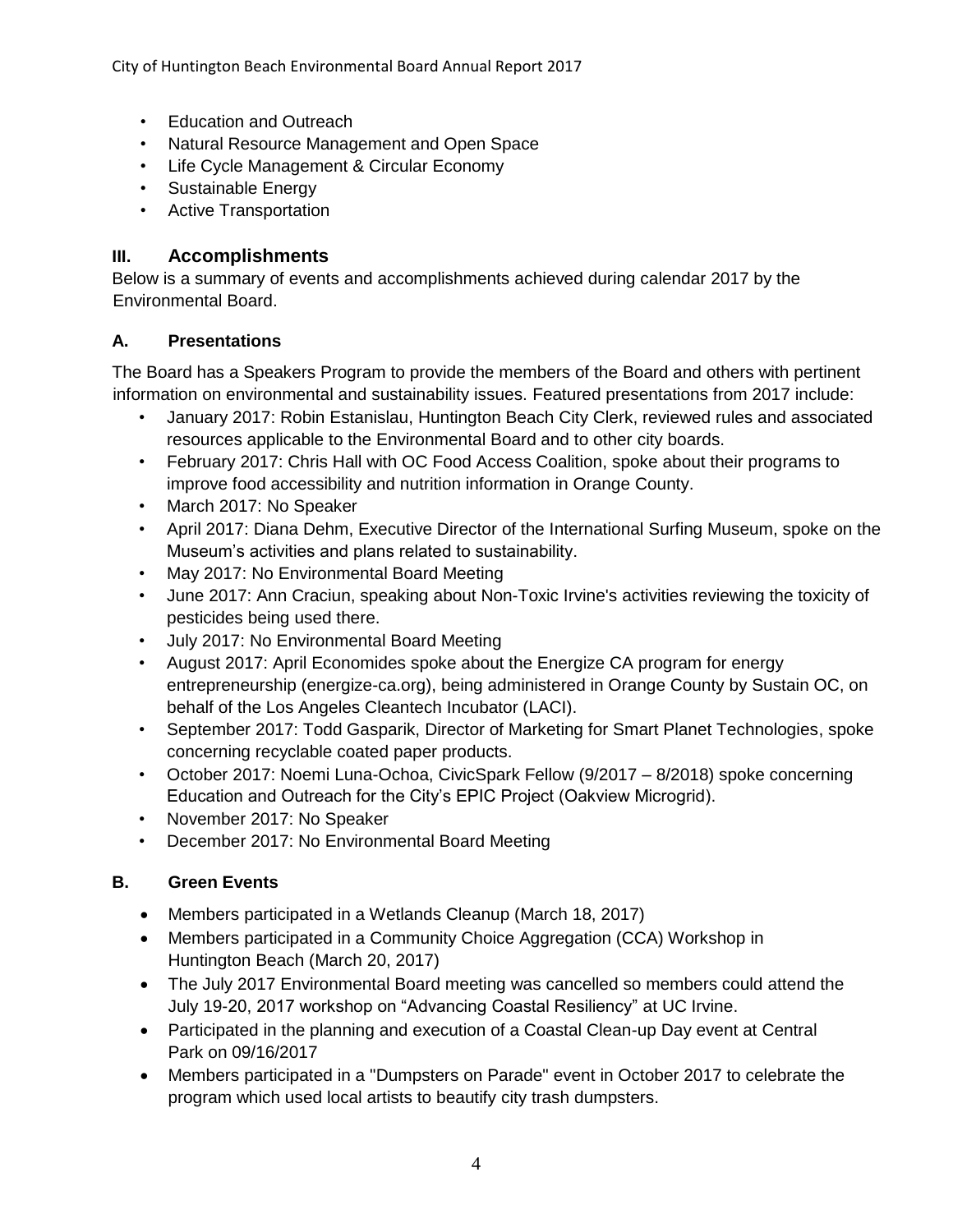## **C. Development Planning**

The Board reviewed environmental documents and in some cases provided comments to reduce environmental impacts and enhance sustainability. The documents included:

- Draft Negative Declaration No. 16-001 for Amendments to The Sunset Beach Specific Plan (SBSP) Beachfront Flood Requirements.
- Draft Mitigated Negative Declaration No. 16-003 (Windward Residential Development)
- Draft Recirculated Mitigated Negative Declaration No. 13-008 (Rofael Marina and Caretaker Facility).
- General Plan Update and Environmental Impact Report *The General Plan Update and EIR was a particularly major civic project spanning several years. The Entire Environmental Board participated in the review and comment on the final documents.*
- Water Quality Control Policy on the Use of Coastal and Estuarine Waters for Power Plant Cooling (Once‐Through Cooling Policy)
- Notice of Preparation of a Draft Program Environmental Impact Report (EIR) for the Magnolia Tank Farm (MTF) Project

## **D. Committee Activity/Reporting**

Some projects (in addition to others mentioned elsewhere) which Board committees/representatives participated in or observed included:

• Education and Outreach

*Activities included planning and conduct of a Sustainability Art Contest, Central Park Cleanup, Coastal Cleanup Day, development of the Teen Team and member participation in STEAM Education.*

- Natural Resource Management and Open Space *Activities included examination of Non-Toxic Pesticide/Herbicide programs for possible implementation in Huntington Beach.*
- Life Cycle Management & Circular Economy *Activities include participation in Fix-It Clinics.*
- Sustainable Energy *Activities include participation in meetings on Community Choice Aggregation (CCA), the Huntington Beach EPIC project, and other community energy programs.*
- Active Transportation *Activities include review of Active Transportation plans and city participation in the Bicycle Trail network.*